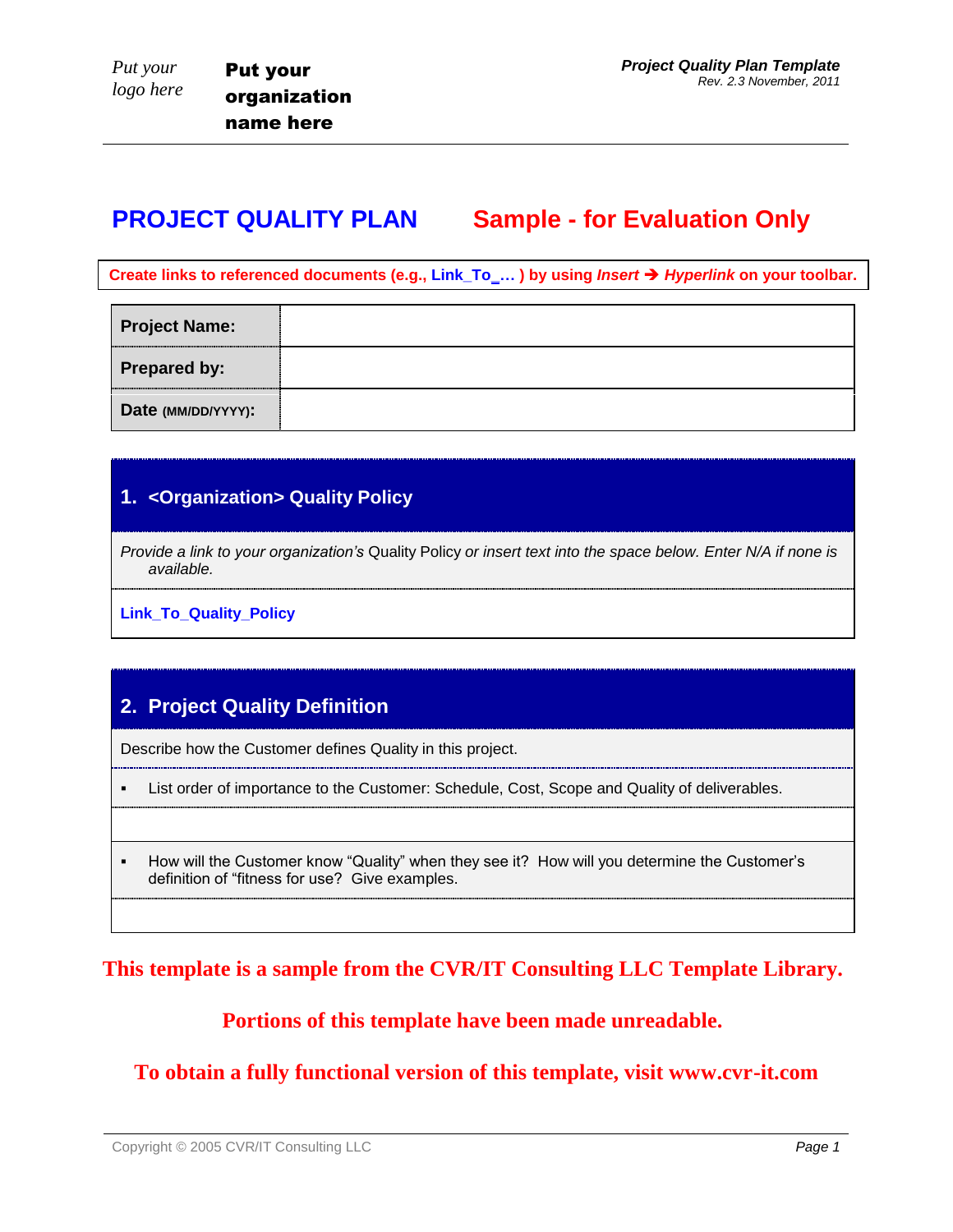| Put your      | <b>Put your</b>                                                    | <b>Project Quality Plan Template</b><br>Rev. 2.3 November, 2011                                    |  |  |
|---------------|--------------------------------------------------------------------|----------------------------------------------------------------------------------------------------|--|--|
| logo here     | organization                                                       |                                                                                                    |  |  |
|               | name here                                                          |                                                                                                    |  |  |
|               |                                                                    |                                                                                                    |  |  |
|               | At a high level, list the standards you must meet in this project. |                                                                                                    |  |  |
|               | External (e.g. regulatory):                                        |                                                                                                    |  |  |
|               | Organizational (e.g. PMO):                                         |                                                                                                    |  |  |
|               |                                                                    |                                                                                                    |  |  |
|               |                                                                    |                                                                                                    |  |  |
|               |                                                                    |                                                                                                    |  |  |
|               |                                                                    |                                                                                                    |  |  |
|               |                                                                    |                                                                                                    |  |  |
|               | standards apply. (Add rows as needed.)                             | List significant project deliverables, including contract deliverables, for which specific quality |  |  |
|               | <b>Deliverables</b>                                                | Specific applicable standards                                                                      |  |  |
| $\mathbf 1$ . |                                                                    |                                                                                                    |  |  |
| 2.            |                                                                    |                                                                                                    |  |  |
| 3.            |                                                                    |                                                                                                    |  |  |
| 4.            |                                                                    |                                                                                                    |  |  |

# **3. Deliverables and Acceptance Criteria**

*Define the acceptance criteria of project and project management deliverables*

- List project phases and exit criteria for each (or provide a hyperlink to the *Phase Exit Plan* document)
- **List major project milestones and acceptance criteria for each.**

| <b>Milestone</b> | <b>Acceptance criteria</b> |
|------------------|----------------------------|
|                  |                            |
|                  |                            |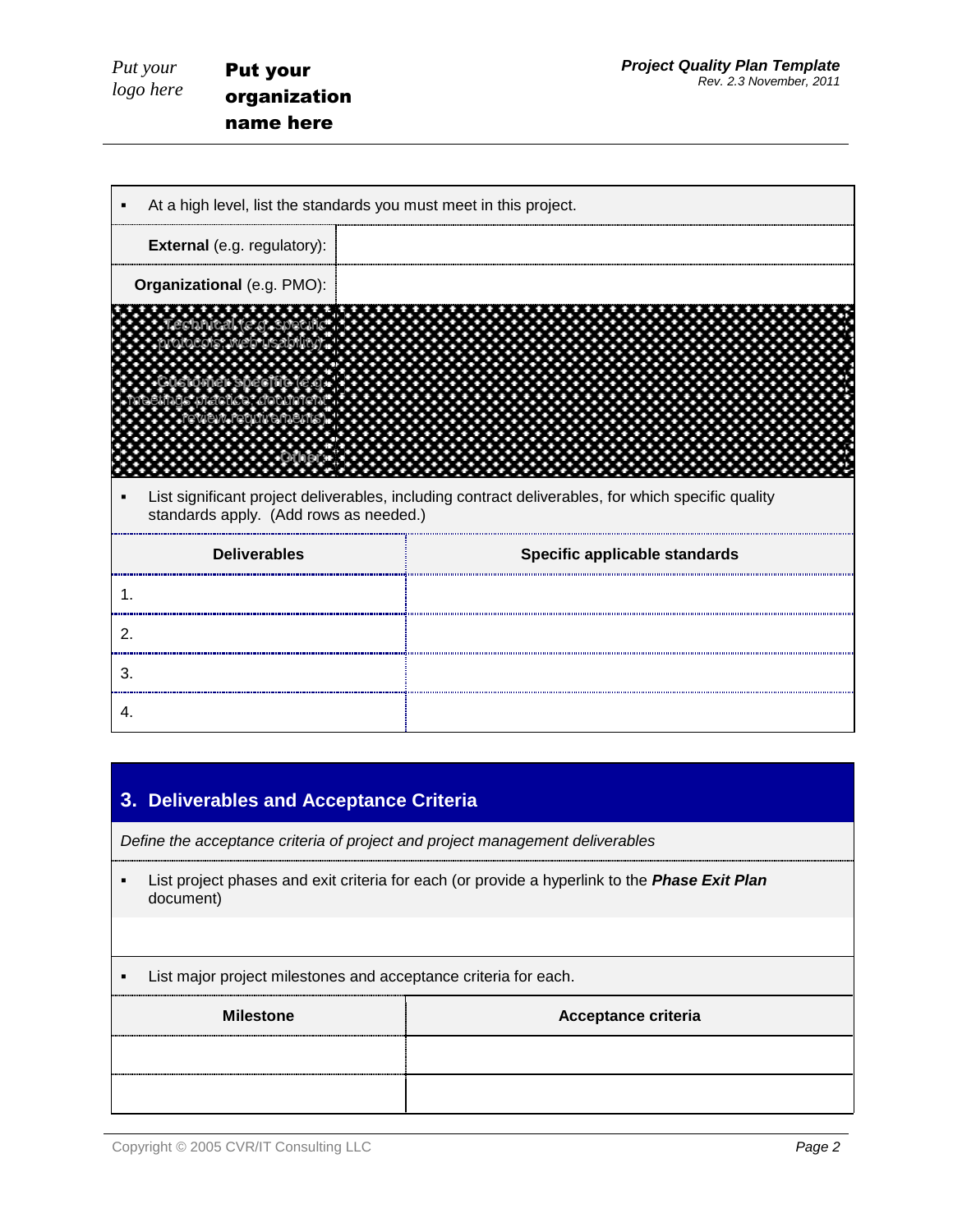| 3. Deliverables and Acceptance Criteria                                   |                                                                                                   |  |
|---------------------------------------------------------------------------|---------------------------------------------------------------------------------------------------|--|
|                                                                           |                                                                                                   |  |
|                                                                           |                                                                                                   |  |
| ٠<br>approve. (Add rows as needed.)                                       | List all project management planning documents that require signed approval and indicate who must |  |
| <b>Project Management Document</b>                                        | Person who will sign approval                                                                     |  |
| $\mathbf 1$                                                               |                                                                                                   |  |
| 2.                                                                        |                                                                                                   |  |
| 3.                                                                        |                                                                                                   |  |
| Describe how project acceptance will be accomplished                      |                                                                                                   |  |
| Will the project have documented<br>Acceptance Criteria? If not, explain. |                                                                                                   |  |
| Who will write the Acceptance Criteria?                                   |                                                                                                   |  |
|                                                                           |                                                                                                   |  |
|                                                                           |                                                                                                   |  |
|                                                                           |                                                                                                   |  |
|                                                                           |                                                                                                   |  |

### **4. Quality Control Activities**

*Define Quality Control (QC) activities for the project. Include at least the items listed below:*

- At a high level, what are the primary QC activities that you intend to carry out?
- List the members of your project team who will perform QC work along with their level of expertise (e.g. novice, experienced, expert).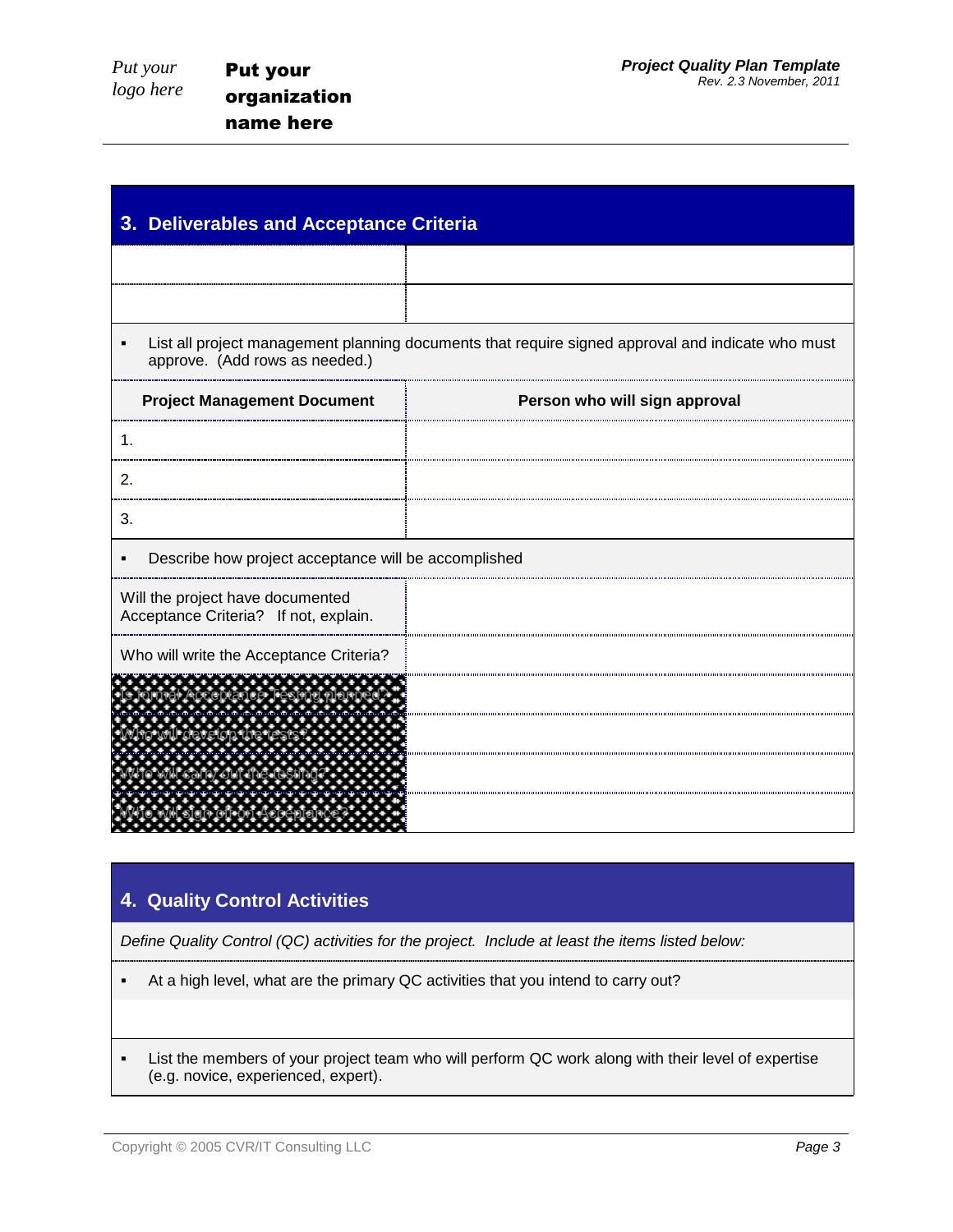| <b>4. Quality Control Activities</b>                                                                                                                                                                                      |                                                                                                                                                                                                                    |  |  |  |
|---------------------------------------------------------------------------------------------------------------------------------------------------------------------------------------------------------------------------|--------------------------------------------------------------------------------------------------------------------------------------------------------------------------------------------------------------------|--|--|--|
| Name of Team Member (QC work)                                                                                                                                                                                             | Level of Expertise (Novice; Experienced; Expert)                                                                                                                                                                   |  |  |  |
|                                                                                                                                                                                                                           |                                                                                                                                                                                                                    |  |  |  |
|                                                                                                                                                                                                                           |                                                                                                                                                                                                                    |  |  |  |
|                                                                                                                                                                                                                           |                                                                                                                                                                                                                    |  |  |  |
| QC staff, explain who will perform QC activities. If needed, note this in the Risk Register.                                                                                                                              | If you lack qualified QC staff, explain how you will recruit them for the project. If you cannot obtain                                                                                                            |  |  |  |
|                                                                                                                                                                                                                           |                                                                                                                                                                                                                    |  |  |  |
| QC work? If No, note this in the Risk Register.                                                                                                                                                                           | Are the project team members who are building project deliverables different from those who will do                                                                                                                |  |  |  |
|                                                                                                                                                                                                                           |                                                                                                                                                                                                                    |  |  |  |
| the project? If Yes, note the possible impact of this constraint this in the Risk Register.                                                                                                                               | How much time (i.e. effort hours AND elapsed time) is allocated for QC work? Is this a constraint in                                                                                                               |  |  |  |
|                                                                                                                                                                                                                           |                                                                                                                                                                                                                    |  |  |  |
|                                                                                                                                                                                                                           |                                                                                                                                                                                                                    |  |  |  |
|                                                                                                                                                                                                                           |                                                                                                                                                                                                                    |  |  |  |
|                                                                                                                                                                                                                           |                                                                                                                                                                                                                    |  |  |  |
|                                                                                                                                                                                                                           |                                                                                                                                                                                                                    |  |  |  |
|                                                                                                                                                                                                                           |                                                                                                                                                                                                                    |  |  |  |
| $\mathcal{O}(\mathcal{A})$<br>P.<br>$\sim$<br><b>CO</b><br><b>COLOR</b><br>$\mathcal{L}_{\mathcal{A}}$<br>$- - -$<br>イイイイイ                                                                                                | 2000000<br>$\sim$ 100 $\pm$<br><b>CESS</b><br>э.<br>$\rightarrow$ $\rightarrow$ $\rightarrow$                                                                                                                      |  |  |  |
| 233555299<br>ונוער שונו<br>חיים<br>a a<br>.<br><b>COL</b><br>n an<br>a an<br>e.<br><b>CL 22</b>                                                                                                                           | - -<br>$\begin{array}{ccccccccccccc} \bullet & \bullet & \bullet & \bullet & \bullet & \bullet & \bullet \end{array}$<br>a.<br>S<br>m<br>Mercury Qu<br>Association<br>a a ai<br>a ta an<br><b>CONTRACTOR</b><br>г. |  |  |  |
| I). It vou<br>Andrus<br>De <sub>torne</sub><br><sup>Gr</sup> ieede<br><b>z grme</b><br>.                                                                                                                                  | Cess to the too<br>:<br>ols you need.<br>.<br>a an<br><b>COL</b><br>P.<br>a.<br><b>.</b><br>in alala lala.<br>Alala alala lala                                                                                     |  |  |  |
| C.<br>$\boldsymbol{\phi}$<br>f.<br>a.<br>$\sim$<br><b>COL</b><br>$\sim$<br>P.<br>a.<br>P.<br>P.<br>P.<br>a.<br>S<br>P.<br>P.<br>P.<br>$\sim$<br>œ<br>a.<br>P.<br>e.                                                       | $\blacklozenge$<br><b>COL</b><br>$\sim$<br>P.<br>f.<br>f.<br><b>COL</b><br>œ<br>a.<br>a.<br>E.                                                                                                                     |  |  |  |
| �<br>�<br>Œ<br>$\mathcal{L}_{\mathcal{A}}$<br>÷,<br>ш,<br>$\blacklozenge$<br>$\mathcal{L}_{\mathcal{A}}$<br>$\blacklozenge$<br>�<br>�<br>$\boldsymbol{\varphi}$<br>$\blacklozenge$<br>�<br>₩,<br>74<br><b>1979</b><br>Tan | - 2<br>æ<br>55<br>�<br>�<br>г<br>œ<br>$\mathcal{A}$ .<br>a.<br>T.<br>30<br>a.<br>n.                                                                                                                                |  |  |  |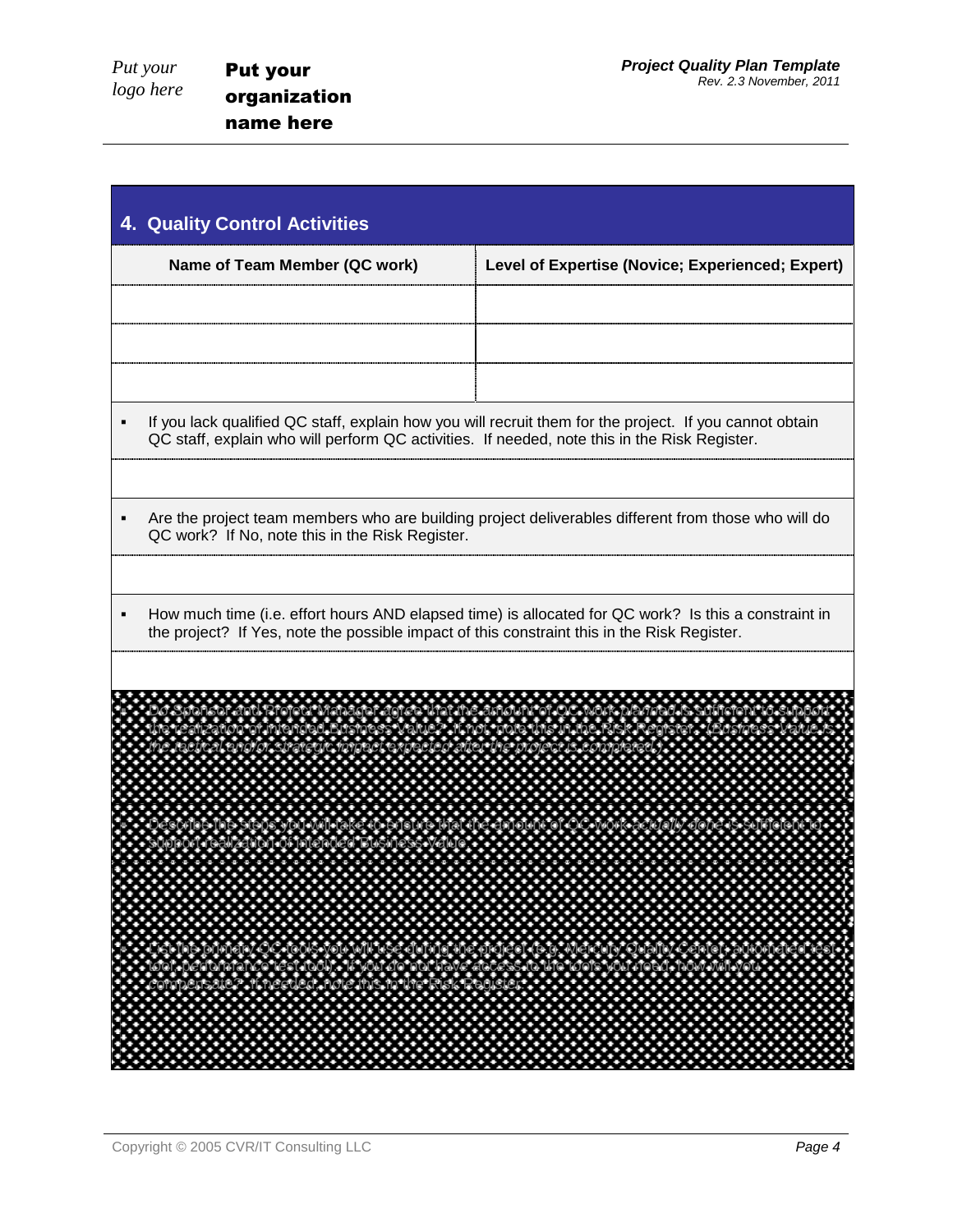#### **4. Quality Control Activities**

*Describe your testing strategies below OR refer to your Test Plan document if this information is recorded there.*

- Provide a high level description of your functional testing strategy (e.g. types of functional testing; involvement of Business Analyst).
- Provide a high level description of your technical testing strategy (e.g. levels of testing such as unit testing, system testing, load testing, etc.)
- **Provide a link to your Test Plan document.**
- o **Link\_To\_TestPlan**

*It is essential to have correct and complete requirements. Describe at a high level how you will accomplish each of the following OR refer to your Requirements Management Plan document if this information is recorded there.*

Describe your requirements verification approach (i.e. ensure that requirements are correct):

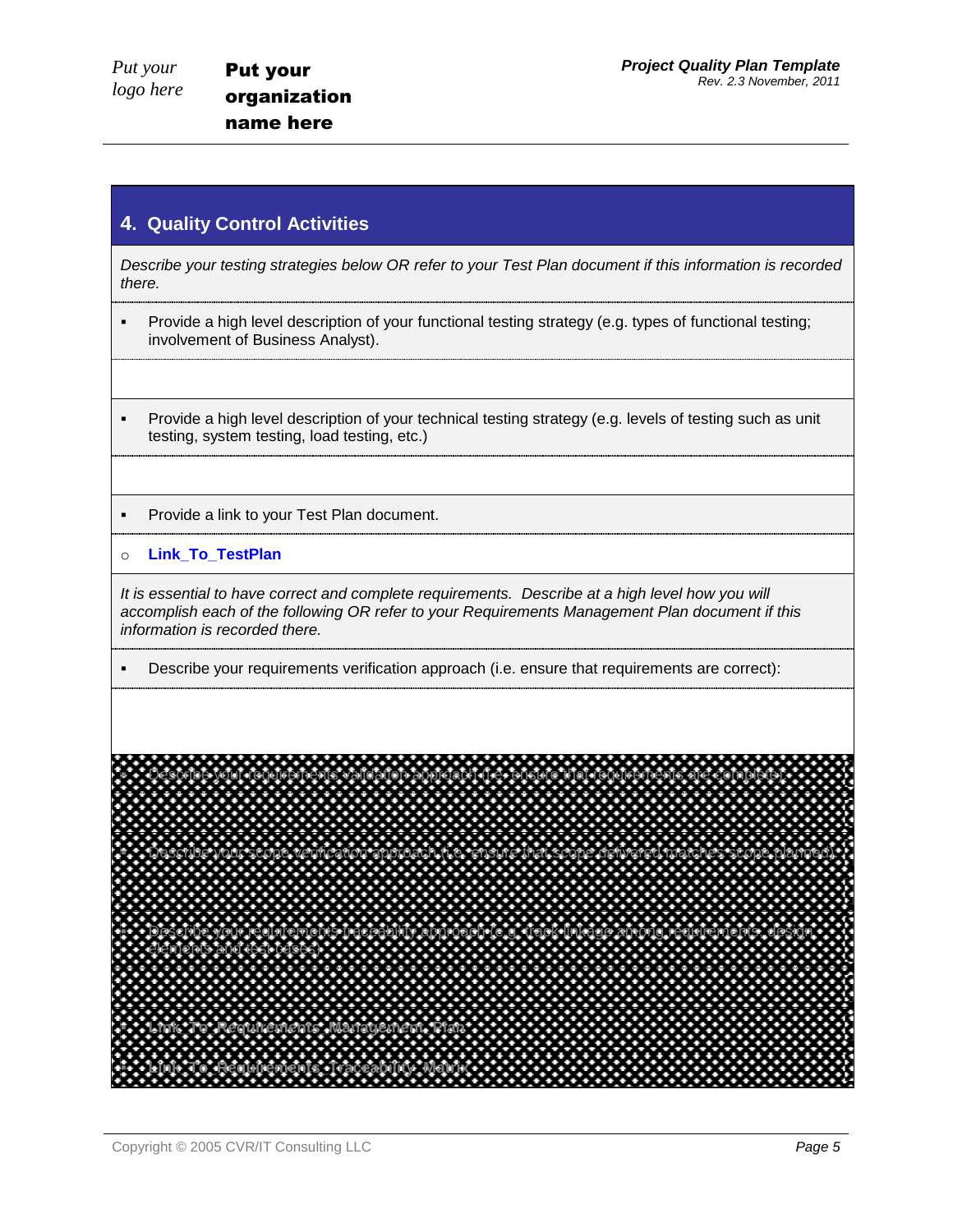#### **4. Quality Control Activities**

 Will the test team work from a Test Plan? Do they understand their responsibilities? If No, note this in the Risk Register.

### **5. Quality Assurance Activities**

*Define Quality Assurance (QA) activities for the project. Include at least the items listed below:* 

- What steps will you take to ensure that Quality is built into the product?
- How will you ensure that an effective Requirements Process has been followed?
- How will you ensure that adequate QC work is done? How do you define "adequate"?
- What steps will you take to ensure that the project management plans (e.g. Risk Management Plan; Change Control Plan; Procurement Plan) are followed?

 If audits are required, describe the audit process at a high level. Who will conduct the audits? How will audit findings be reported back to the project manager? If adverse findings are reported, will it be necessary to perform corrective actions? How will you report and resolve variances from acceptances from acceptances from acceptances from acceptance c<br>How will go and report and report and report and report and report and report and report and report and report<br> What steps will you take the Venedor<br>Cooperables of adequate  $\mathcal{P}$ <br>denor indicate vendor is supplying deli